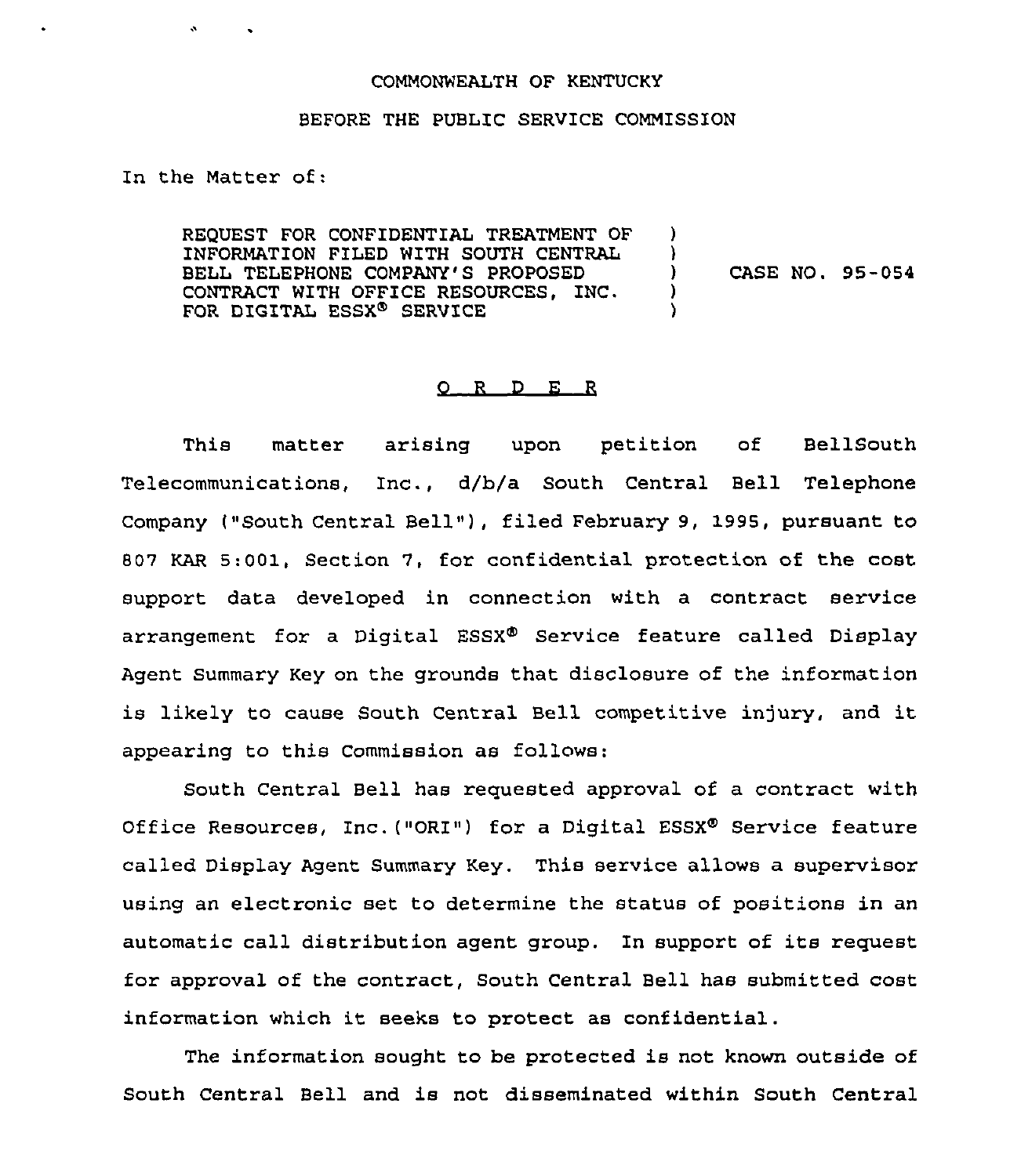Bell except to those employees who have a legitimate business need to know and act upon the information. South Central Bell seeks to preserve and protect the confidentiality of the information through all appropriate means, including the maintenance of appropriate security at its offices.

 $\sim 10^{11}$  and  $\sim 10^{11}$ 

KRS 61.872(1) requires information filed with the Commission to be available for public inspection unless specifically exempted by statute. Exemptions from this requirement are provided in KRS 61,878(1). That section of the statute exempts 11 categories of information. One category exempted in subparagraph (c) of that section is commercial information confidentially disclosed to the Commission. To qualify for that exemption, the petitioner must establish that disclosure of the information is likely to cause substantial competitive harm to the party from whom the information was obtained. To satisfy this test, the party claiming confidentiality must demonstrate actual competition and a likelihood of substantial competitive injury if the information is disclosed. Competitive injury occurs when disclosure of the information gives competitors an unfair business advantage.

South Central Bell's competitors for Digital ESSX® Service are providers of PBX equipment. Disclosure of the cost information would enable South Central Bell's competitors to determine South Central Bell's cost and contribution from the service which the competitors could use in marketing their competing services. Therefore, disclosure of the information is likely to cause South